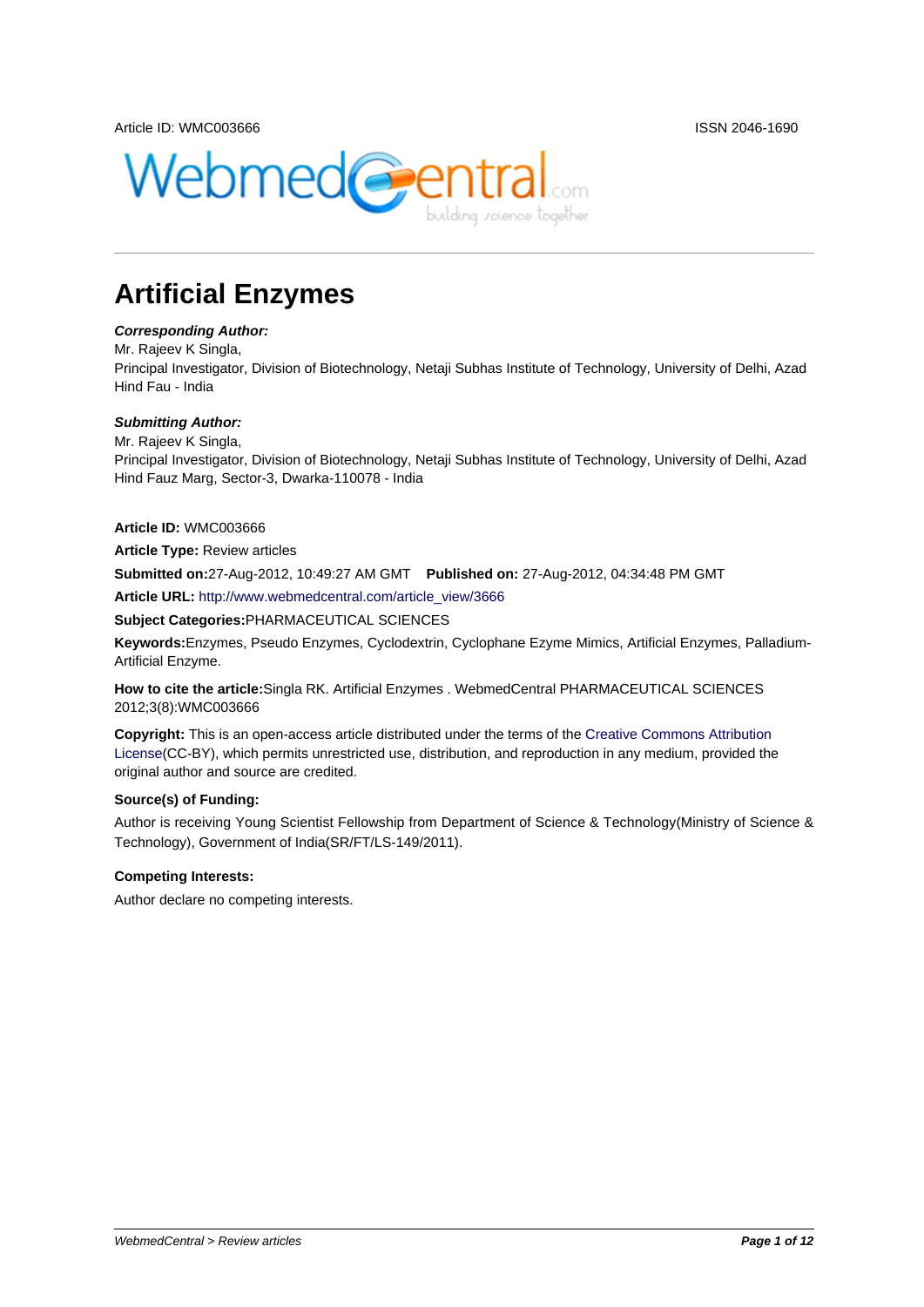# **Artificial Enzymes**

**Author(s):** Singla RK

# Introduction

Artificial enzymes may be defined as the synthetic, organic molecule prepared to recreate/mimic the active site of an enzyme. The binding of a substrate close to functional groups in the enzyme causes catalysis by so called proximity effects. It is therefore possible to create similar catalysts from small molecule which will mimics the enzyme active sites. Since the artificial enzymes need to bind molecules, they are made based on the host molecule such as cyclodextrins, crown ethers or calixarene etc[1]. Living cells often synthesize complex molecules via multistep sequential reactions, each catalyzed by an enzyme. To allow all of the reactions to work well, nature uses "Compartmentalization" or "site isolation" through which the individual steps are spatially separated to optimize their action. The key to achieving site isolation in solution lay in the use of "star polymers", macromolecules that are capable of being functionalized so that they can bind and encapsulate small catalytic molecules in their core, adjacent to the binding site for the "reactant."[2-4] A number of artificial enzymes have been reported catalyzing various reactions with rate increases up to  $10^3$ ; this is nevertheless substantially lower than natural enzymes that typically causes rate increases above  $10<sup>6</sup>[1]$ .

Acetylcholinesterase (acetylcholine 'acetylhydrolase, EC 3.1.1.7) is a widely distributed en- zyme in excitable membranes of nerve and muscle. Its molecular properties are of particular interest because of its involvement in nerve impulse transmission . The enzyme catalyses the hydrolysis of acetylcholine to choline and acetate by means of a two-step process involving the formation of an acyl-enzyme intermediate . With few exceptions, the extraction of acetylcholinesterase from any tissue source releases -various molecular forms of the enzyme. The basis for such heterogeneity is not fully understood, but in part may relate to cellular location. It is widely suggested that the three main molecular forms correspond to three locations: intracellular, membrane bound and immobilized on basal lamina. Artificial enzyme concept can help us to identify the interaction between acetylcholinesterase activity and membrane potential by using artificial acetylcholine esterase membrane[5].

# Ideal Requirement for Artificial Enzymes Environment

While constructing new and complex nano-environments which completely and closely surrounding the enzyme molecule, should imply a strong chemical modification of the enzyme and possibly a very significant loss of catalytic activity. So keeping view in mind, a careful design of immobilization and post-immobilization techniques could provide a suitable procedure to create complex nano-environments associated to minimal enzyme modifications:

a. The covalent immobilization of one enzyme on solid supports having large surfaces with given properties (e.g., hydrophilic or hydrophobic surfaces) should provide a nano-environment surrounding the area of the enzyme directly in contact with the support;

b. Further covalent immobilization of macromolecular polymers (hydrophilic, hydrophobic) on the same large internal surfaces of the solid support should provide an additional nano-environment surrounding the areas of the immobilized enzyme molecules next to the support;

c. Chemical modification of immobilized enzymes with polyfuncional macromolecules could also be an interesting way to greatly modify the enzyme nano-environment with minimal chemical modification of the enzyme (e.g., a single covalent modification per molecule of polymeric modifier introduced in the enzyme).

These new environments surrounding the enzyme molecule should be mainly constituted by fairly open structures that permit the substrates and products to diffuse toward the enzyme active center[6]. Agarose gels are composed by a 3D network of hydrophilic thick fibers 20 nm in diameter and much larger than protein sizes (around 2–5 nm in diameter); thus, proteins and other macromolecules become immobilized on large internal agarose surfaces. Such support geometry becomes a key feature in order to get very intense enzyme-support multipoint covalent immobilizations. On the other hand, such support geometry may be suitable to permit the adjacent immobilization of the polymer surrounding the previously immobilized enzyme. In this way, the co-immobilized hydrophilic polymer may fully protect a great portion of the surface of immobilized enzyme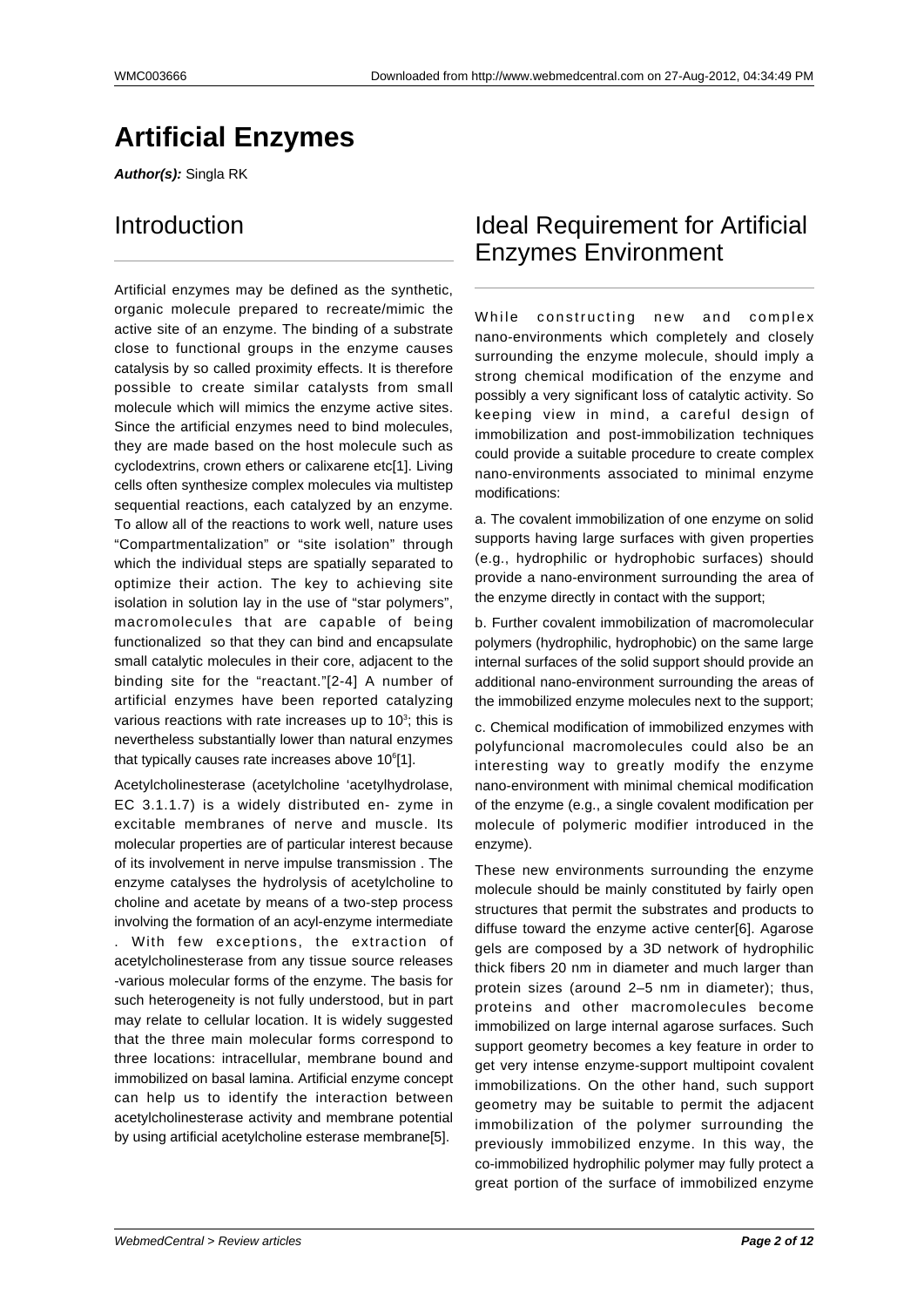molecules without introducing any direct chemical modification on the enzyme structure.

Dextrans are very hydrophilic commercial polymers that are available with well-defined and very different molecular weights. In fact, dextrans constitute the polar phase of many aqueous two-phase systems, partitioning the organic solvent toward the other phase. Dextrans or their derivatives have been used to modify proteins and they may be useful for chemical hydrophilization of both support and enzyme surfaces.

# Design Approach for Artificial Enzyme[10]

The traditional approach to enzyme mimics has focused on the de novo design of macromolecular receptors with appropriately placed functional groups. These catalytic groups are usually chosen to mimic the amino acid residues known to be involved in the enzyme catalysed reaction. The realisation of ideas in such a process can be an arduous affair and although there are some impressive successes (vide infra), ef?cient catalysis rivalling enzyme rate accelerations still seems a long way down the line.

### **1. Cyclodextrins as enzyme mimics**

One of the most prodigious aspects of enzyme mechanism is the functional group cooperation often displayed in the active site. The electrostatic environment in the binding site maintains the delicate balance of  $pK_a s$  required for the various groups to participate in a catalytic fashion. In particular, histidine is often able to function as both an acid and as a base in simultaneous bi or multifunctional catalysis. Intrigued by the challenge of imitating this phenomenon Breslow and co-workers chose to mimic the enzyme ribonuclease A. This enzyme uses His and His as its principle catalytic groups in the hydrolysis of RNA.

To mimic this enzyme, two imidazole rings were attached to the primary face of b-cyclodextrin as depicted below in **figure 1**. This mimic **7** catalyses the hydrolysis of the cyclic phosphate **8** and shows greater than 99:1 selectivity for **9**. This is in comparison to the simple solution reaction with NaOH which gives a 1:1 mixture of both products. Isotope effects showed that the two catalytic groups were operating simultaneously and the pH rate pro?le, which was almost identical to the enzyme itself, shows that one imidazole functions in its protonated form whilst the other is unprotonated.

The relative positioning of the imidazole groups on the ring of the b-cyclodextrin was found to be crucial. Only when the imidazole groups were attached to adjacent sugars was a single product **9** detected. This regioisomer of b-cyclodextrin was not only more selective but also provided the fastest rate of hydrolysis and displayed the strongest binding to the substrate **8**. Importantly, this result gave information about the mechanism involved since the imidazolium ion in this isomer would be better placed to protonate the phosphate anionic oxygen, which it can access more easily than the other catalyst isomers(**Figure 2)**.

This observation, when coupled with the evidence that the imidazoles function in a simultaneous co-operative way, allowed the group to postulate that the mechanism was as depicted below(**Figure 2)** and hence was the same as used by the enzyme, ribonuclease itself.

See Illusration 1&2

### **2. Cyclophane enzyme mimics**

Another impressive application of the design approach is Diederich's pyruvate oxidase mimic. Pyruvate oxidase employs two co-factors ThDP and Flavin to water or alcohols to carboxylic acids or esters respectively by simple thiazolium ions in the presence of lavin.

Diederich's pyruvate oxidase mimic combines a well defined binding site with both the ?avin and thiazolium groups attached in covalent fashion (**Figure 3**). The proximity of the groups to the binding site and the intramolecularity of the oxidation step was therefore expected to improve catalysis relative to previous two component systems. It should also mimic the situation in the enzyme where the cofactors are bound in the enzyme active site thus increasing the effective molarity of the reagents.

### See Illustration 3

## **Reversibly self assembled dimers as enzyme mimics**

In a different approach, Rebek et al. have investigated the in?uence of a designed binding cavity on the rate of the Diels–Alder reaction. In this case, no catalytic groups are required. Furthermore, although a Diels–Alderase is known, no natural enzyme catalyst has been isolated or is available for synthetic applications as yet. This is important, since the desirability of designing arti?cial enzymes for reactions which have no convenient natural enzyme equivalent is self evident.

Rebek and co-workers have carried out much research into the synthesis of reversibly self-assembled dimers. The extended polycyclic system in **26** (**Figure 4**) exists as a hydrogen-bonded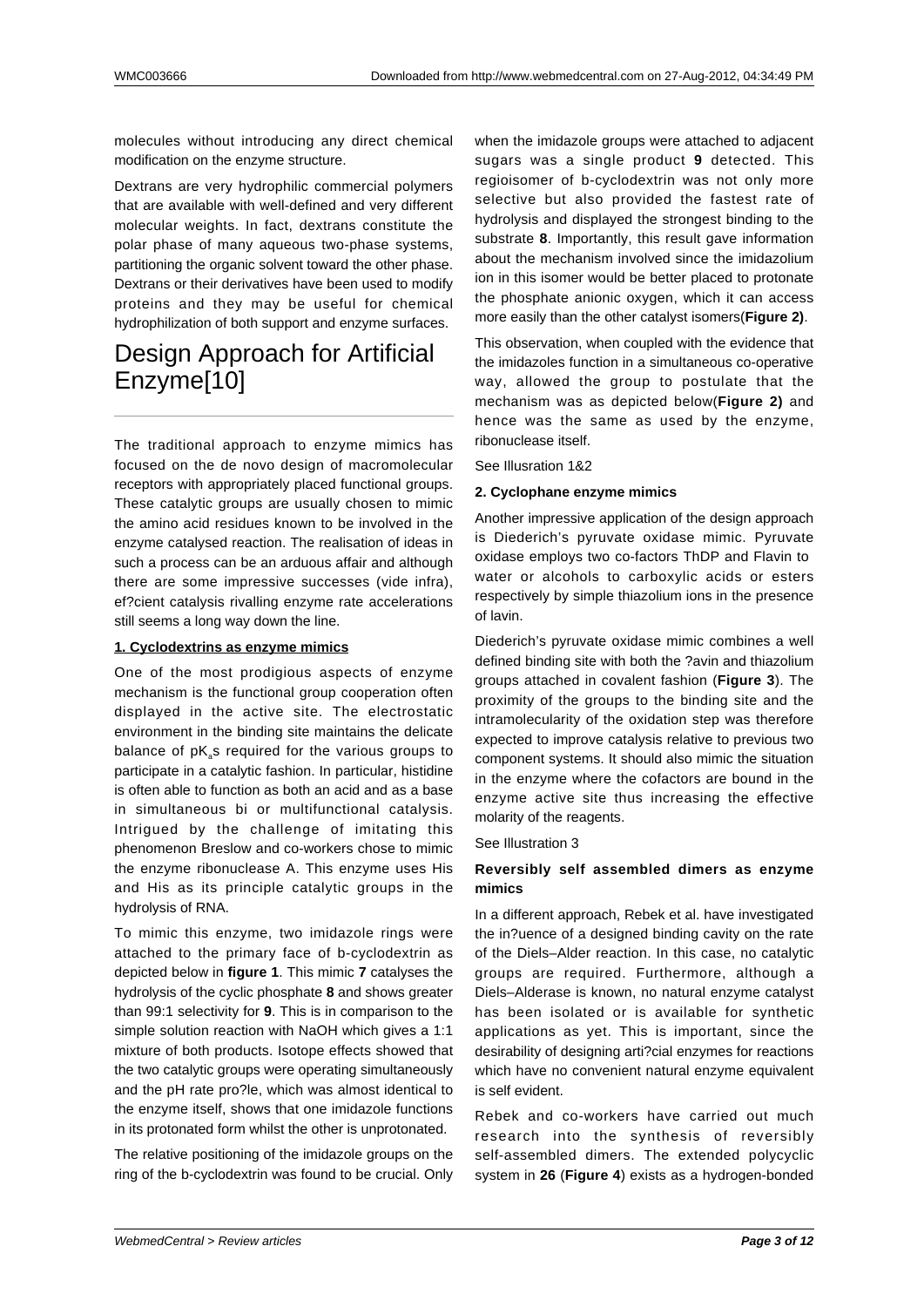dimer in organic solvents and adopts a pseudo spherical structure (described as a 'hydroxy-softball') which is able to form and dissipate on a timescale of milliseconds. This dynamic behaviour, coupled with the microenvironment provided by the 'softball' led Rebek et al. to investigate the catalytic potential of **26** towards the Diels–Alder reaction of thiophene dioxide **28** and benzoquinone **27** (**Figure 4**).

See Illustration 4

# Reactions supported by artificial enzymes

### Palladium-Artificial Enzyme

#### See Illustration :5

Palladium catalysed reaction can be operated using these artificial enzymes[7].

Multiple step Chemical Reaction

#### See Illustration 6

In a demonstration experiment, they made a star polymer with a core functionalized with a "sulfonate" group, which could immobilize the catalyst imidazolidinone. The two starting materials in the reactant path bind to that site and are converted by the imidazolidinone to an intermediate product. This intermediate product then diffuses to the second star polymer designed to immobilize the second catalyst, a pyrrolidine derivative. There, it is converted to the final product through simultaneous catalysis by the pyrrolidine and a third catalyst, this one in solution. When all three catalysts were present, 90% of the starting material was converted to product, showing that a "cascade" of all reaction steps had occurred. No or very little product was observed with the polymers without the catalysts. Further, the catalysts used in this work were designed to be "chiral," in an attempt to control which mirror image of the product was to be produced. In this experiment, more than 99% of the product had the preferred "chirality." The group further demonstrated that all four possible mirror images of the cascade reaction could easily be made simply by changing the catalyst chirality. (There are two optically active centers in the molecules of this reaction, thus four possible mirror images.)[2-4]

### **Hemin Based Organic Phase Artificial Enzyme**

Based on the newly discovered arti?cial enzyme formed by mixing hemin with supramolecular hydrogels via the self-assembly of amphiphilic oligopeptides, a novel organic phase arti?cial enzyme electrode by coating the arti?cial enzyme on an electrode which was then covered with sodium alginate for protection. Scanning electron micrograph showed that the supramolecular hydrogel kept its nano?bers structure on the electrode surface. Hemin dispersed in the supermolecular hydrogel as monomer greatly promotes its direct electrochemistry behavior in organic solvents. At the same time, this electrode exhibited higher electrocatalytic ability to tert-butyl hydroperoxide (TBHP) than free hemin modi?ed electrode (free hemin mainly present as dimer). The biosensor can reach 95% of the steady-state current in about 10±2s. More importantly, it can be applied in both hydrophilic and hydrophobic solvents without adding extra buffer or mediators to them that cannot be received by most traditional organic phase enzyme electrodes. This unique property greatly promotes the development of the organic phase enzyme electrodes by facilitating the detection of different kinds of substrates of the hemin-based arti?cial enzyme soluble in hydrophilic and hydrophobic solvents. The arti?cial enzyme electrode was successfully used to determine organic peroxides in body lotion samples[8].

### **Vitamin B12 Artificial Enzyme**

A novel amphiphile ( $N+C_5Arg2C_{16}$ ) having an arginine residue and a dihexadecyl moiety for the double-chain segment was synthesized, and it's aggregate behavior was examined by electron microscopy, differential scanning calorimetry, and ?uorescence polarization measurements. The hybrid vesicles formed with an alanine lipid,  $N^{\text{+}}C_{5}$ Ala2C<sub>16</sub>, and an arginine lipid,  $N^{\text{+}}C_{5}$ Arg2 $C_{16}$ , are morphologically very stable. Hydrophobic vitamin  $B_{12}$  derivatives, which have carboxylic ester groups in place of the peripheral amide moieties of the naturally occurring vitamin  $B_{12}$ , were incorporated into the single-walled vesicles of  $N+C_5A$ la2C<sub>16</sub> and N<sup>+</sup>C<sub>5</sub> Arg2 $C_{16}$  to construct an arti?cial holoenzyme with vitamin  $B_{12}$ , activity. In these hybrid bilayer vesicles, the enzyme mimicking reaction of methylmalonyl-CoA mutase, which is 1,2-migration of carboxylic ester group on an axial ligand of the cobalt, has been enhanced by microenvironmental effects[9].

#### **Significance**

The field of artifcial enzymes is a rapidly evolving subject. As the barriers between chemistry and biology become less distinct a range of new methods, which combine expertise from both areas, are developing. In recognition of both the fact that the de novo design approach can be time consuming, and that a tiny miscalculation will be catastrophic, a trend in all these recent techniques is the use of 'selection approaches'. The natural process of selection and ampli?cation is after all, the way in which enzymes have evolved their sophisticated function.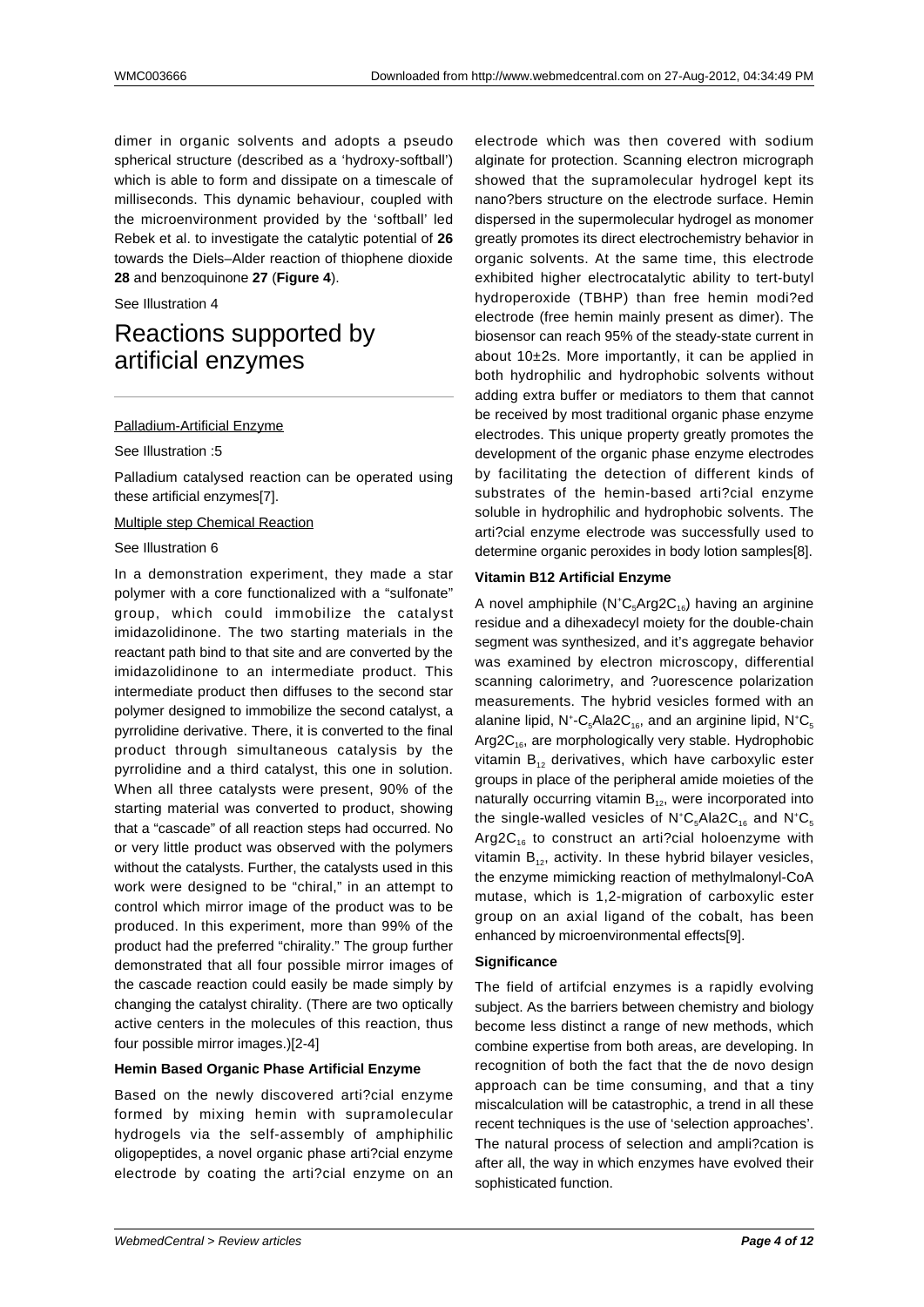The basic problem in arti?cial enzyme synthesis is choosing the selection event. Experimentally, selection based on binding af?nity is the easiest method to use. However, many methods which have employed binding criteria, using TSAs as the ligands, have stopped short of producing the rate accelerations required to rival natural enzymes. This is perhaps understandable, since the electrostatic and geometric ?delity of a TSA to the real transition state cannot be entirely complete. To a certain extent, the effect of this problem can be alleviated by introducing an element of design into the system. Using information available on the natural enzyme mechanism and catalytic groups, several researchers have improved the rate accelerations available with TSA methods by incorporating catalytic groups into TSA binding as we have seen above with catalytic antibodies and MIPs.

Within the apparently differing areas of enantioselective transformations induced by enzyme-like mimics or by transition metal catalysts, many of the most fundamental principles of design should still apply to both. The vocabulary and emphasis used by each specialist group is such however, that effective interaction and transmission of useful ideas and concepts is almost discouraged, even though techniques such as combinatorial searches are now used by both. At present, when the transition state or intermediate in a catalysed reaction may involve partial formation and cleavage of several bonds, and such factors as shape, polarity match, electrostatic potential and acidity and basicity as a function of molecular environment all have to be factored in, it would seem timely to devise some new pictorial way of representing and calculating the relative incremental value of these factors for various alternatives. In reality however, although an enormous data set is available, and spectacular advances have been made, catalysis still remains a delightful area of discovery[10].

# References

5. A Friboulet & D Thomas. Electrical excitability of

artificial enzyme membranes II. Electrochemical and enzyme properties of immobilized acetylcholinesterase membranes. Biophysical Chemistry, 1982;16:145-151.

6. R Fernandez-Lafuente et al. Facile synthesis of artificial enzyme nano-environments via solid phase chemistry of immobilized derivatives: Dramatic stabilization of penicillin acylase versus organic solvents. Enzyme and microbial technology. 1999;24:96-103.

7. Nam Sook Cho et al. Synthesis of heteromacromolecules as ligands of a Palladium-Artificial Enzyme and crystal structure. Bull. Korean Chemical Society. 2009;30(7):1647-1650.

8. Pei-Yu ge et al. A novel hemin based organic phase artificial enzyme electrode and its application in different hydrophobicity organic solvents. Biosensors and Bioelectronics. 2009; 24:2002-2007.

9. Yoshio Hisaeda, Eiji Hoshima, Makiko Arimura. Aggregation behavior of synthetic peptide lipids with arginine in aqueous solution and construction of a vitamin B12 artificial enzyme. Colloids and Surfaces A: Physicochemical and Engineering Aspects. 2000; 169:143-153.

10. W B Motherwell, M J Bingham and Y Six. Recent Progress in the design and synthesis of artificial enzymes. Tetrahedron. 2001; 57:4663-4686.

<sup>1.</sup> http://en.wikipedia.org/wiki/Artificial\_enzyme

<sup>2.</sup> Jean M. J. Fréchet, (510) 643-3077,

<sup>4.</sup> Materials Sciences Division (510) 486-4755, Berkeley Lab.

Yonggui Chi, Steven T. Scroggins, and Jean M. J. Fréchet, "One-Pot Multi-Component Asymmetric Cascade Reactions Catalyzed by Soluble Star Polymers with Highly Branched Non-Interpenetrating Catalytic Cores," J. Amer. Chem. Soc. 130, 6322–6323 (2008).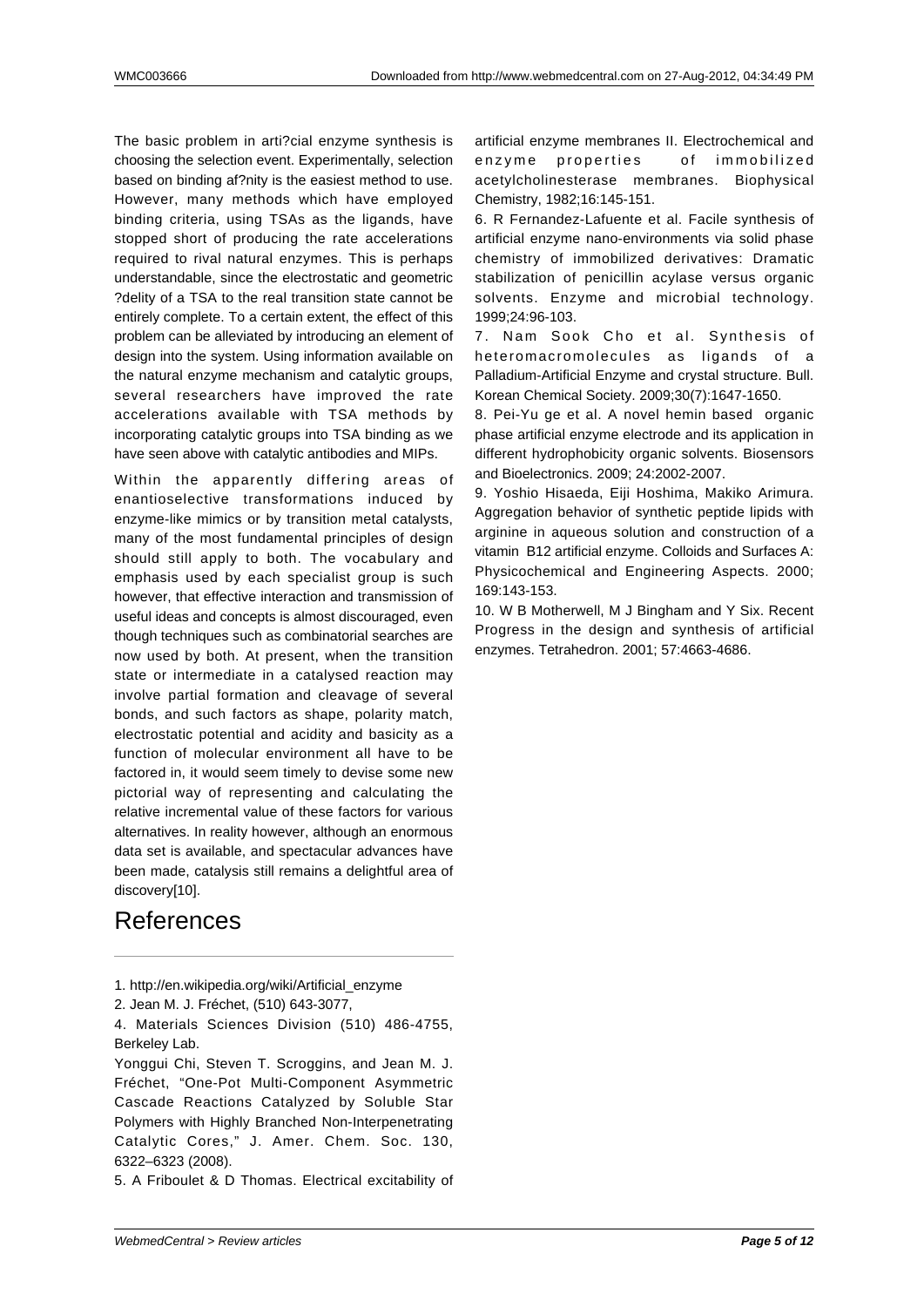# Illustration 1

Cyclodextrin As Artificial Enzyme



Figure 1 Cyclodextrin As Artificial Enzyme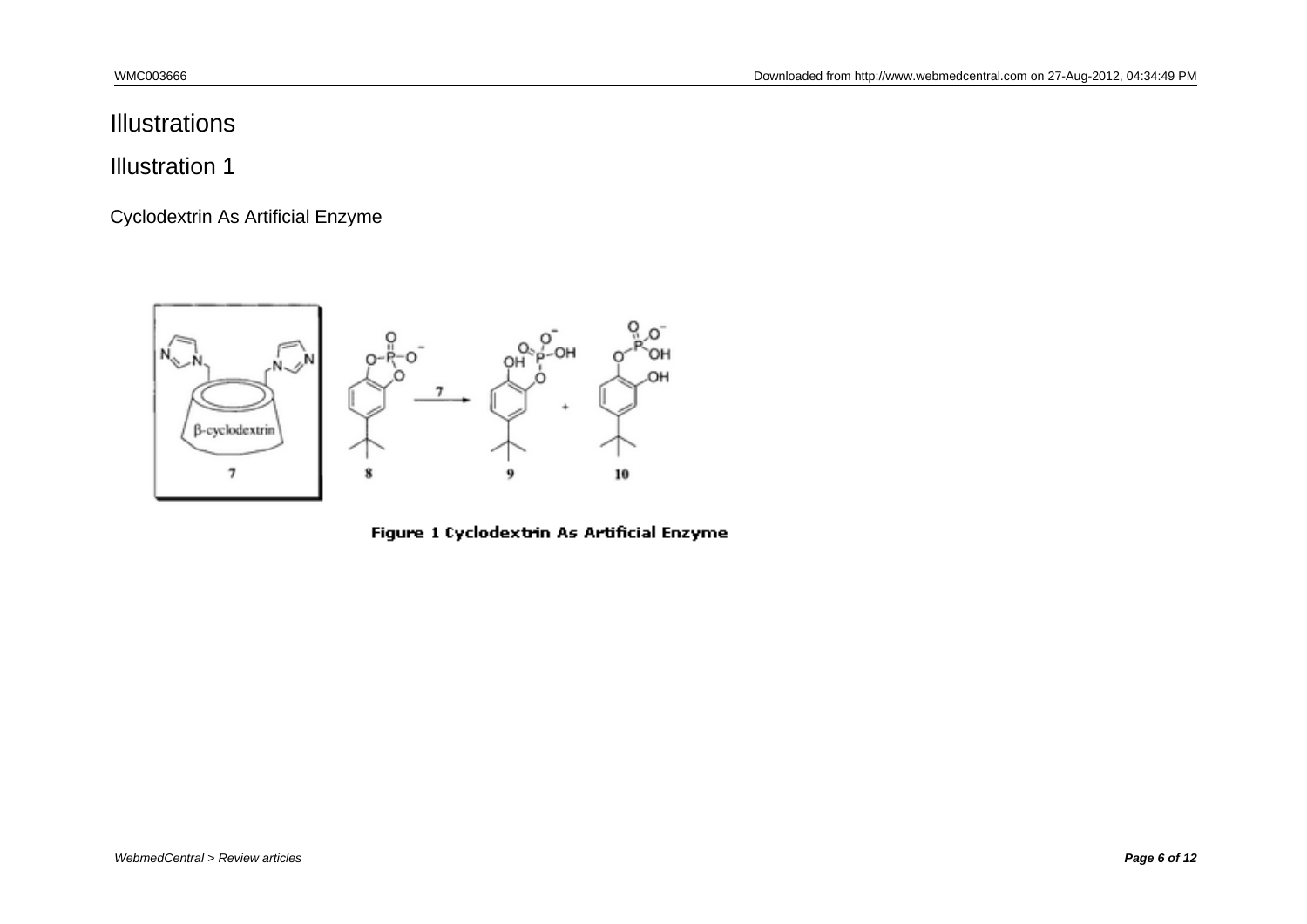Artificial Enzyme



Figure 2 Artificial Enzyme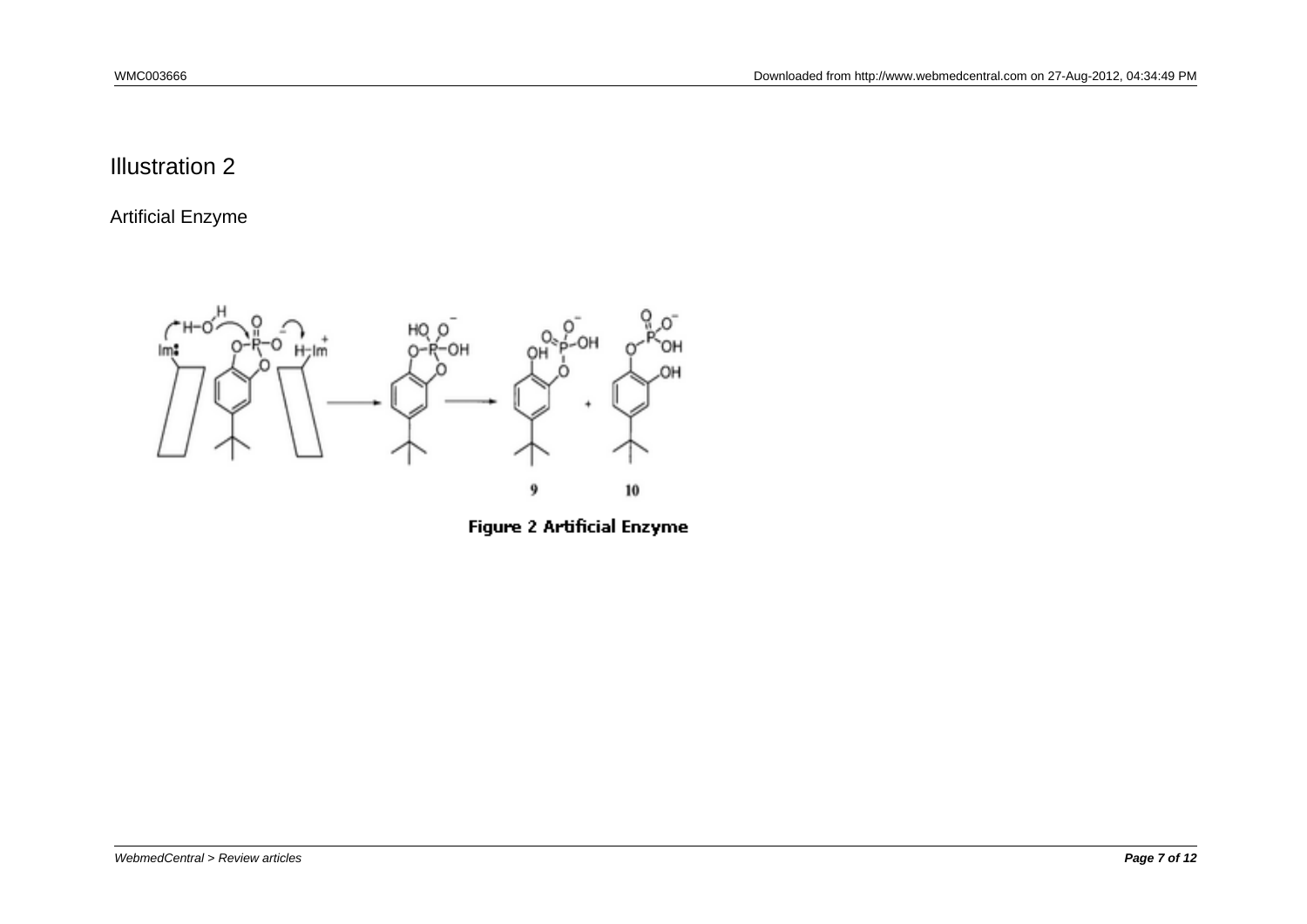Cyclophane Enzyme Mimics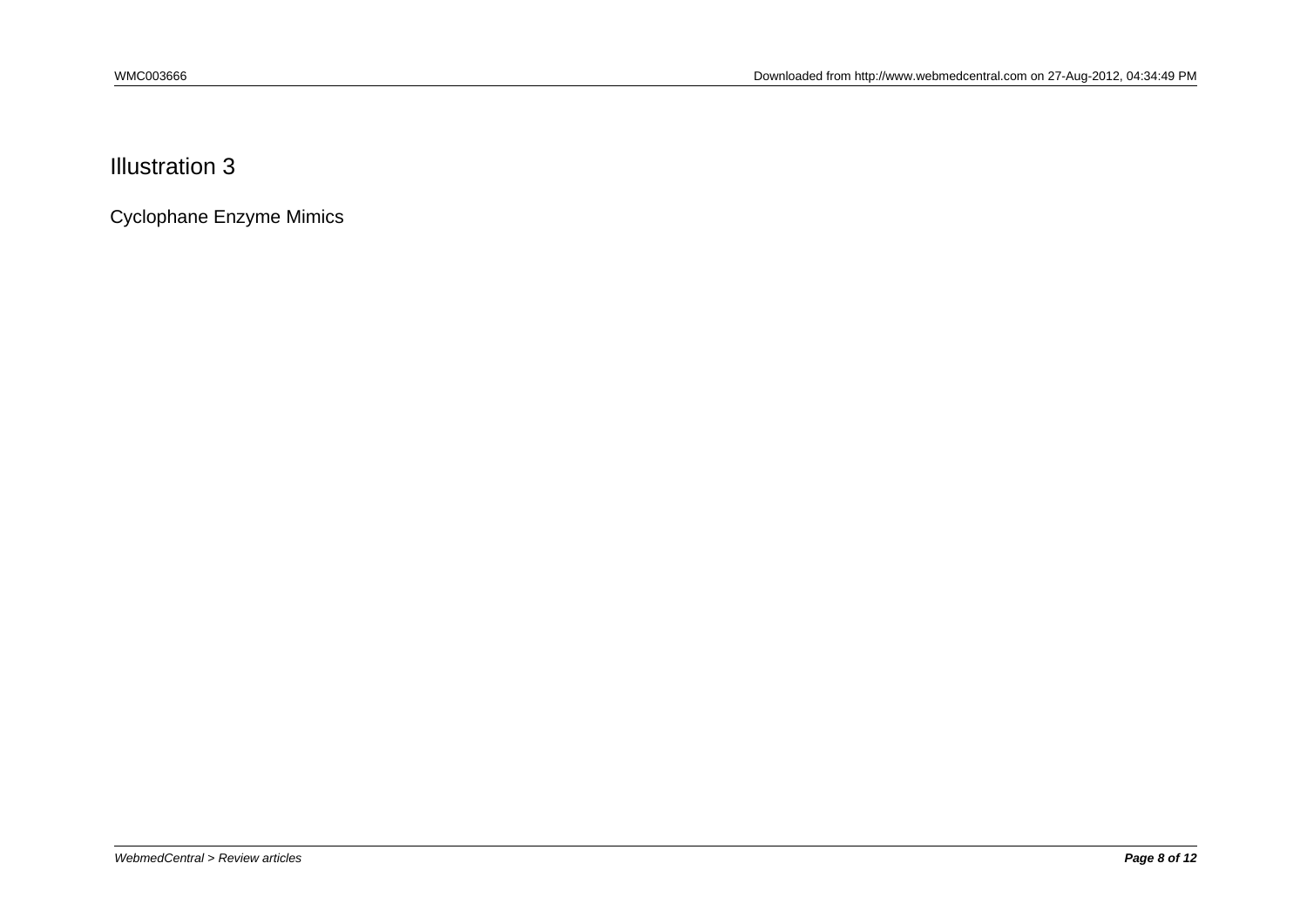Reversibly self-assembled dimers as enzyme mimics



Fig 4: Reversibly self-assembled dimers as enyzme mimics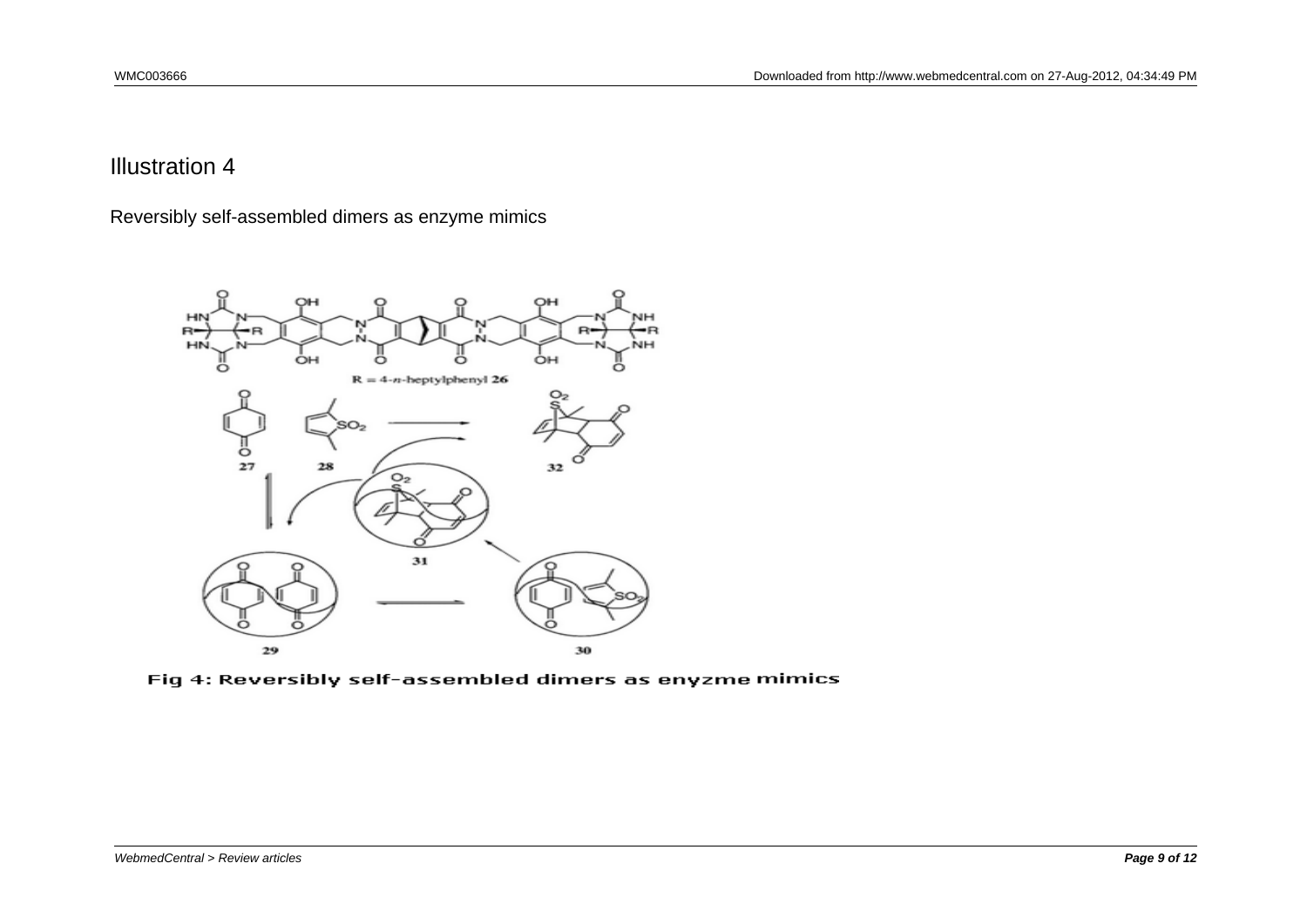## Palladium-Artificial Enzyme



Palladium catalysed reaction can be operated using these artificial enzymes[7].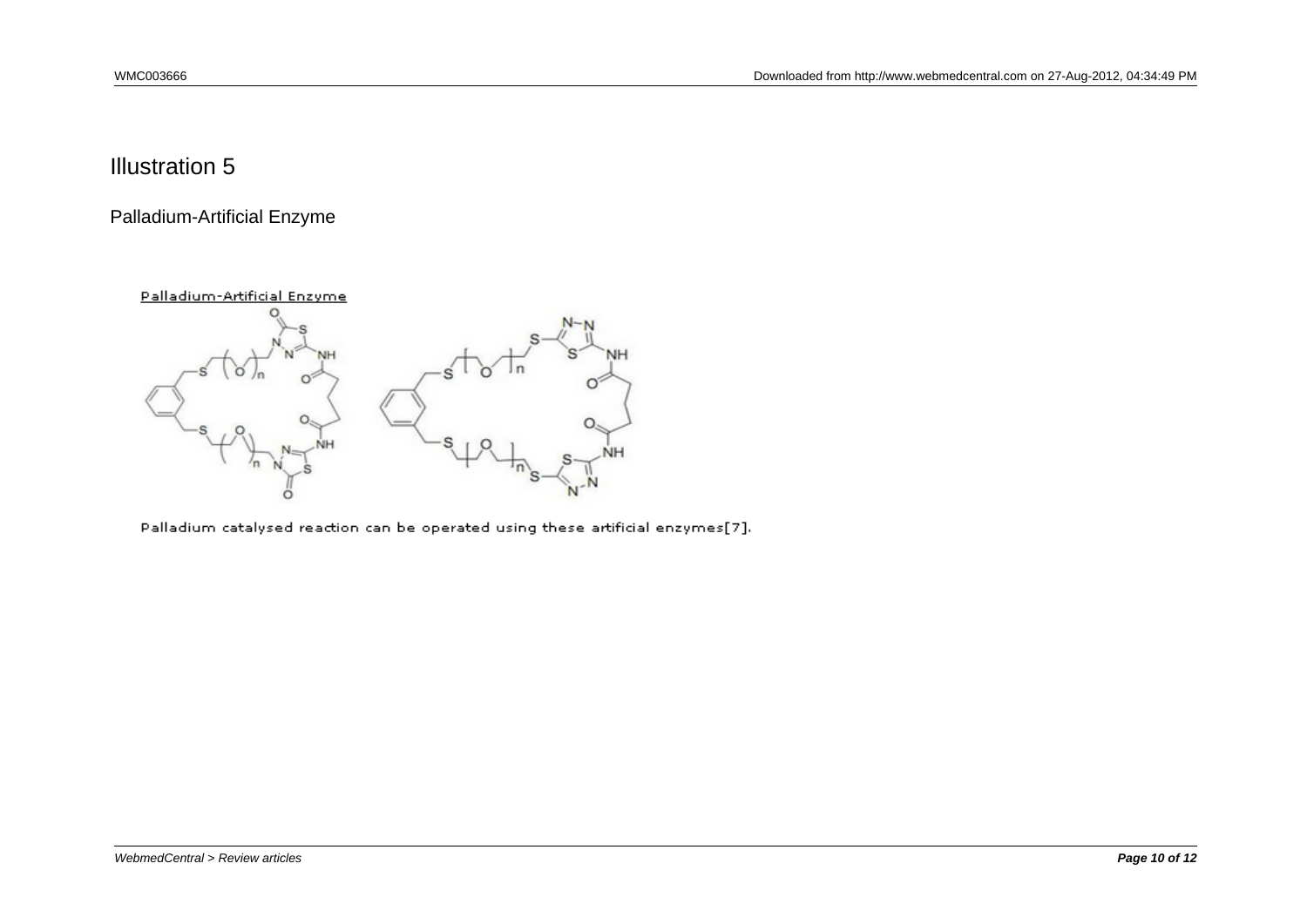## Multiple step Chemical Reaction

### Multiple step Chemical Reaction